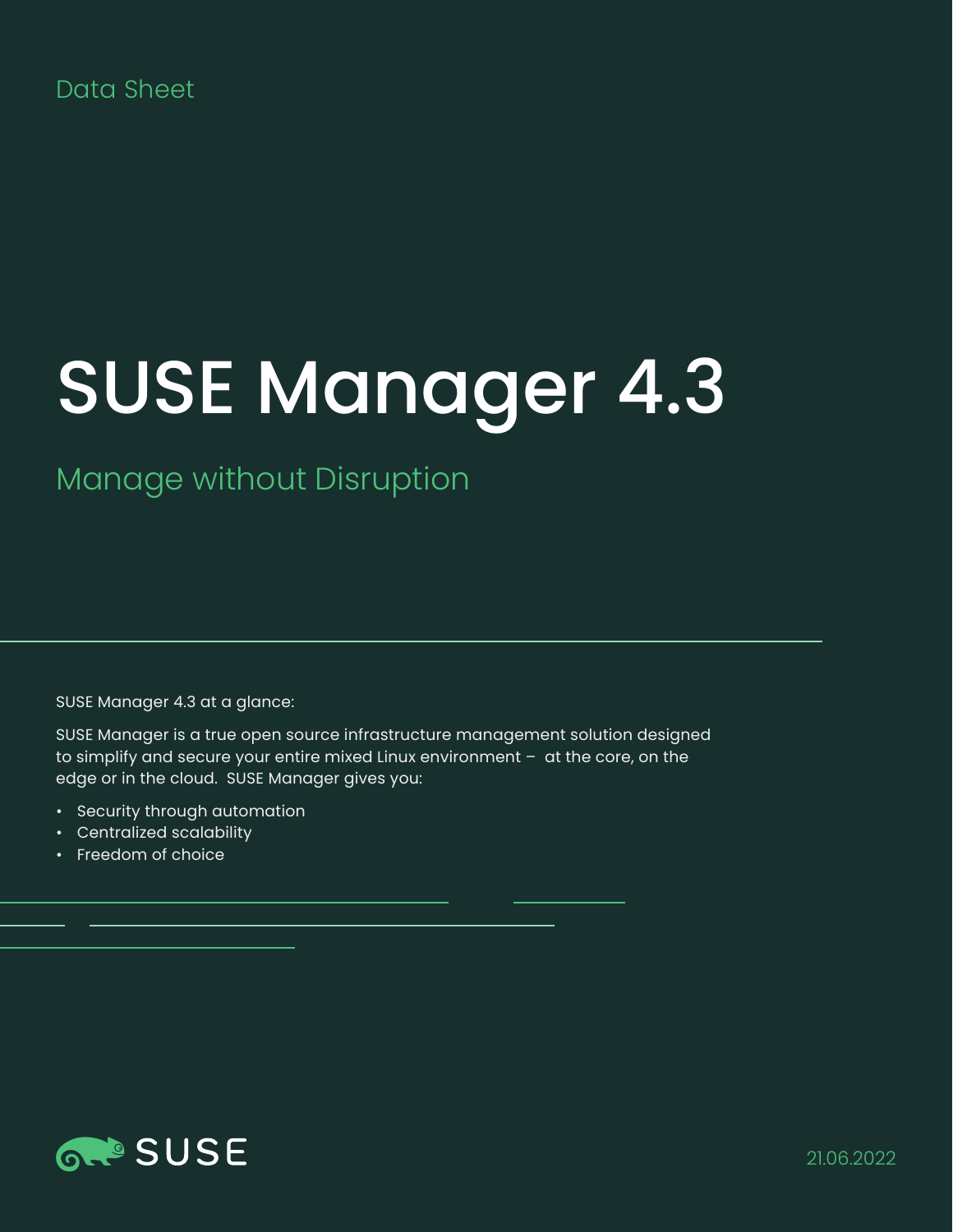

### Product overview

SUSE Manager is built to help your enterprise DevOps and IT Operations teams to manage without disruption across your entire mixed Linux estate. By employing SUSE Manager, you reduce complexity and regain control of IT, IoT, Edge and Point-of-Services assets, ensure compliance with internal security policies, and optimize operations to reduce costs. Whether you have 10 or 1M clients, SUSE Manager provides management, monitoring, and reporting all from a single console.

## Key benefits

In a world of disruptions, SUSE brings innovation without disruption. We help customers and partners stay ahead of cyberattacks with advanced supply chain security and confidential computing. But how do these customers continue to keep even their most complicated infrastructure secure? SUSE Manager 4.3 keeps your peace of mind with:

• **Automate infrastructure security & compliance of your entire Linux estate** SUSE Manager keeps your systems secure and compliant. Cyberattacks are on the rise and downtime is costly. A recent study showed that \$33.6 M (USD) is the average annual cost of downtime tied to cybersecurity attacks for organizations, But cyberattacks are not only financially costly, but also lead to customer mistrust.

And because a leading cause of cyber-attacks is inconstant patching, SUSE Manager helps secure your infrastructure with automated patch and configuration management that provide auto-remediation. Additionally, with SUSE Manager you can validate your infrastructure against SCAP protocols and perform audit scans on client systems through openSCAP. Routinely scan your systems from CVEs (a list of publicly disclosed computer security flaws) and use auto remediation and live patching to keep your systems secure.

 Simplify management and reduce complexity with graphical visualization of your IT systems status and their relationships as well as the capability to organize your Linux servers into logical groupings. SUSE Manager helps you regain control of your IT assets wherever they are.

• **Ensure compliance with internal security policies and external regulations.** You can automate monitoring, tracking, auditing, and reporting of your systems, VMs and containers across your DevOps environment to ensure compliance. Easily track system compliance to current patch levels and quickly identify and remediate systems deployed in cloud and container infrastructures that are out of compliance with company policies.

Take advantage of real-time monitoring and graphical dashboarding. Ensure infrastructure compliance with centralized control and portfolio-wide reporting at any scale from 10 to 1 million clients.

• **Optimize operations and reduce costs.** Enterprise DevOps and IT teams can optimize operations, reduce costs and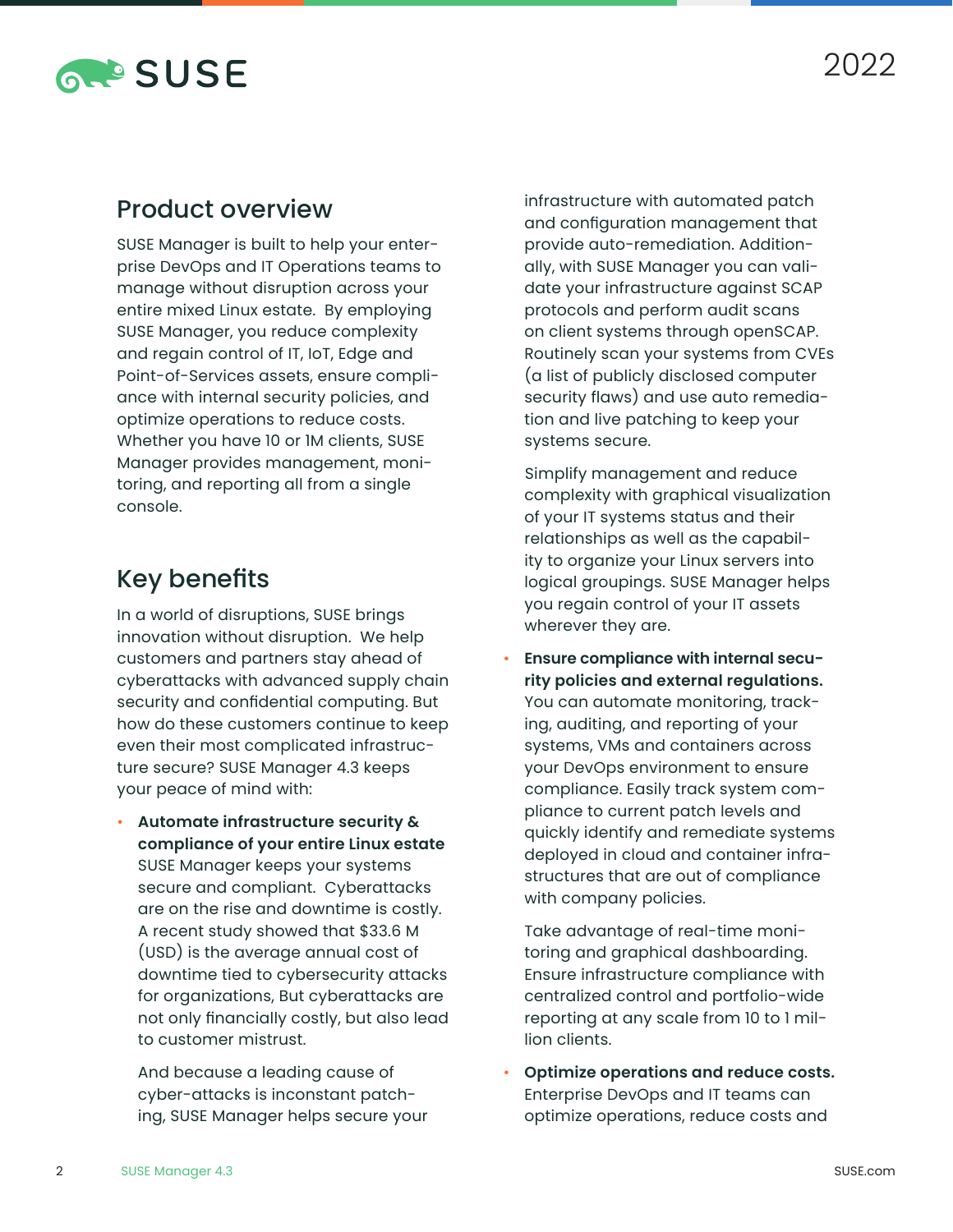

"SUSE Manager gives us a much clearer view across the estate when it comes to responding to inquiries from our security teams. We can use the built-in OpenSCAP auditing tool in SUSE Manager to check status and cross-reference with the data held by the security teams."

support CI/CD, with a single tool for automated deployment of hardened OS templates (VMs or containers) for faster, consistent and repeatable provisioning, orchestration and configuration without compromising speed or security. Additionally, SUSE Manager makes it easy to manage and optimize usage of SUSE subscriptions, helping to ensure you aren't buying subscriptions you don't need.

Get fine-grained control of content from custom content to binaries and configuration management. Create filters to get the exact content needed. Migrate content in alignment with patch cycles and deployment designs – across your entire mixed Linux environment.

Reduce time spent on patching with automation and scheduling; increase time on business critical, innovative projects.

# secure providing management without disruption and helping to keep your

# peace of mind.

#### Automation

**Sébastien Gravil**

Pôle Emploi

IT infrastructure consultant

- API driven automation for Linux server provisioning, configuration and patching
- Integration with Ansible automation with the ability to run Ansible playbooks from SUSE Manager

#### Integration

• HTTP APIs so that you can integrate SUSE Manager with a wide variety of tools and solutions

#### Asset management

- Inventory hardware and software systems
- Create reports for physical, virtual machines and cloud instances, assign subscriptions and identify over- or under-utilization

# Key features

SUSE Manager has a number of features to keep your entire mixed Linux system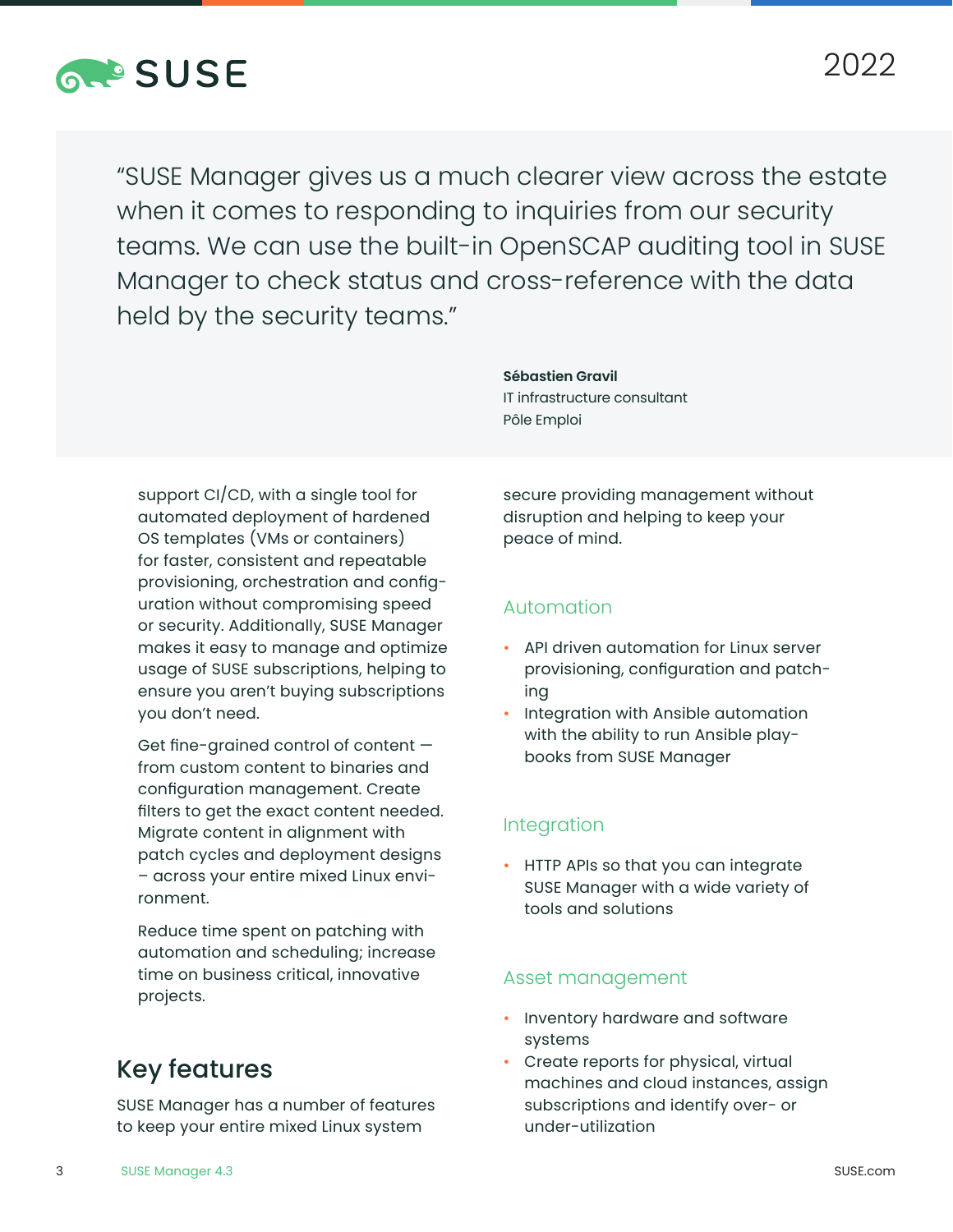# **RAPSUSE**

"As we continue to build out our IT service offerings to our customers, it is important to rely on companies like SUSE to deliver patches and help us stay one step ahead of the bad actors—it makes getting ROI easier."

#### **Marshall Lew**

Sr. Director of IT Platform Engineering & Network Services Office Depot

#### Provisioning

- Provision unattended bare-metal systems via AutoYaST/Kickstart/PXE booting; virtual guests as easily as physical instances; new servers identical to a running server or predefined configuration; and SUSE Studio™ images directly
- Track server changes and return to a previous version or configuration if required
- Provision and start/stop/configure virtual guests
- Support first-time installation with rapid setup of network installation environments (create Cobbler systems records

#### Software and package management

- Collect and distribute custom software packages into manageable groups
- Centrally push software by grouping servers, easing the burden of manually managing individual servers
- Create customized repositories for the delivery of operating system packages or RPM Packet Manager-based (RPMbased) applications and content
- Migrate SUSE Linux Enterprise to new

service packs directly from the SUSE Manager user interface

- Use the SUSE Manager application programming interface (API) to create custom scripts for easily automating many tasks
- Provision RPM-based applications to automatically deploy complete, integrated software stacks
- Search operating system instances by packages, patches or system specifications to reduce administrative overhead
- Remove unnecessary system packages and freeze the current configuration to avoid package installations by mistake

#### Patch management

- Receive notifications when the latest Linux server updates are available
- Connect to SUSE Customer Center to easily access updates, security patches and service packs
- Plan maintenance windows ahead of time by scheduling updates
- Apply role-based controls so administrators have authority to manage each system
- Significantly reduce the time to up to 1M servers via real-time configuration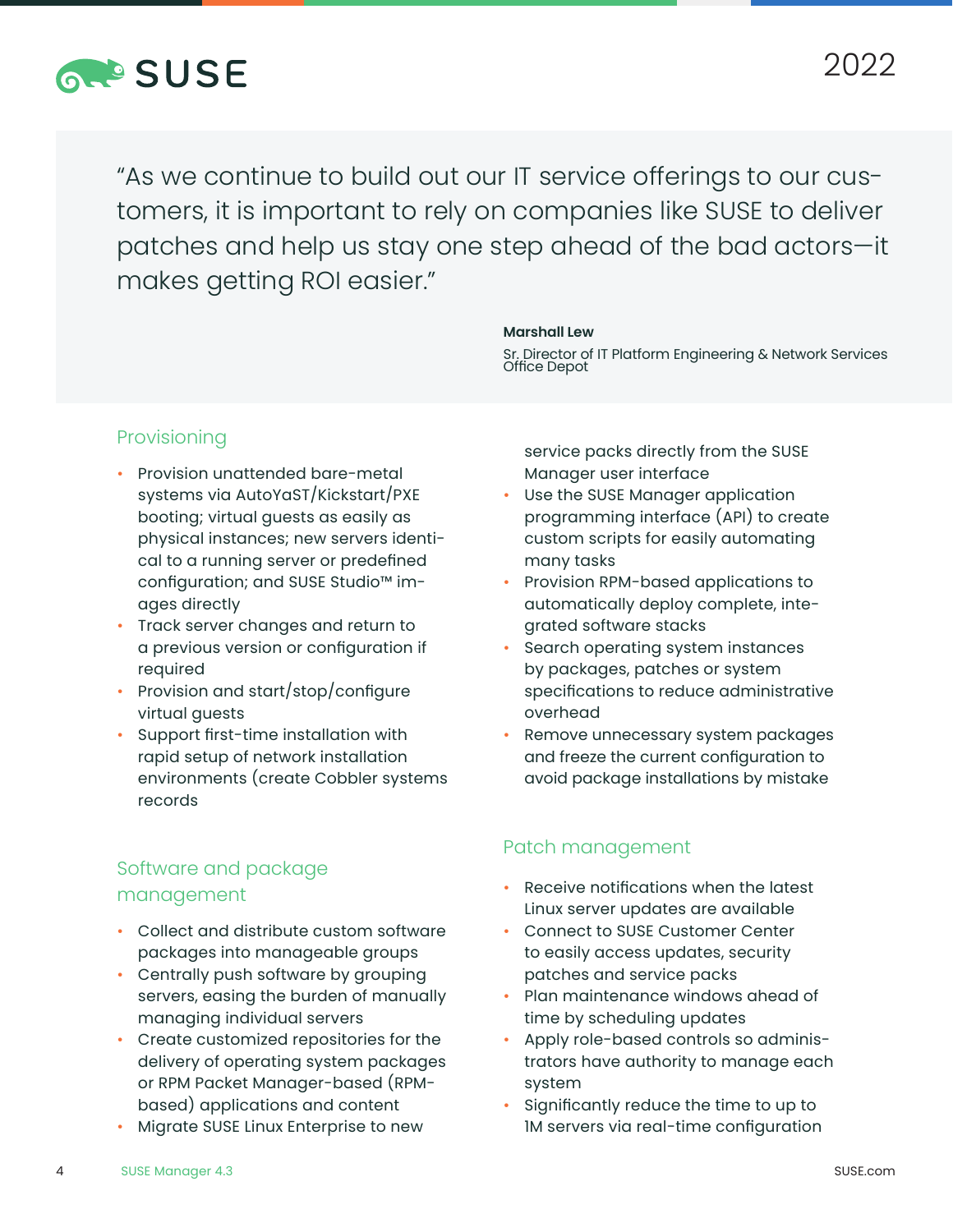

and monitoring

• Gain granular controls of delivering package and configuration controls

### Real-time orchestration and configuration management

- Salt-based configuration management enables fast and secure deployment of tens of thousands of systems
- Manage configurations over time to track and manage configuration drift
- Centralize configuration file management for server groups
- Deploy and parameterize salt formulas with standardized forms via SUSE Manager UI
- Develop and maintain standardized configuration profiles for servers or groups of servers to simplify initial server provisioning
- Easily migrate custom scripts for Red Hat Satellite, create new AutoYaST and Kickstart scripts or use SUSE Manager to develop new scripts based on existing installations

#### Redeployment

• Re-deploy on the same hardware; no physical interaction is needed

#### Monitoring

• SUSE Manager includes a comprehensive monitoring solution including the option to integrate SUSE manager with Prometheus Monitoring for customers looking to leverage those monitoring solutions

#### Containerization

- Deploy SUSE Manager in the most resource constrained environment by deploying the Proxy Server or the Branch Retail Server as a. container
- Integrate SUSE Manager as part of your Cloud Native architecture

For detailed product specifications and system requirements, visit: [www.suse.](http://www.suse.com/ products/suse-manager/) [com/ products/suse-manager/](http://www.suse.com/ products/suse-manager/)

## System requirements

Minimum Linux server system requirements for installation

- CPU: Multi-core 64-bit CPU (x86-64)
- RAM: 16 GB minimum for base installation, 32 GB minimum for production server
- Free disk space: 100 GB minimum for base installation, plus a minimum of 130 GB for repository data

#### Supported processor platforms

- x86-64 (64-bit)
- IBM z Systems and LinuxONE
- IBM POWER8 or POWER9 processorbased server in Little Endian mode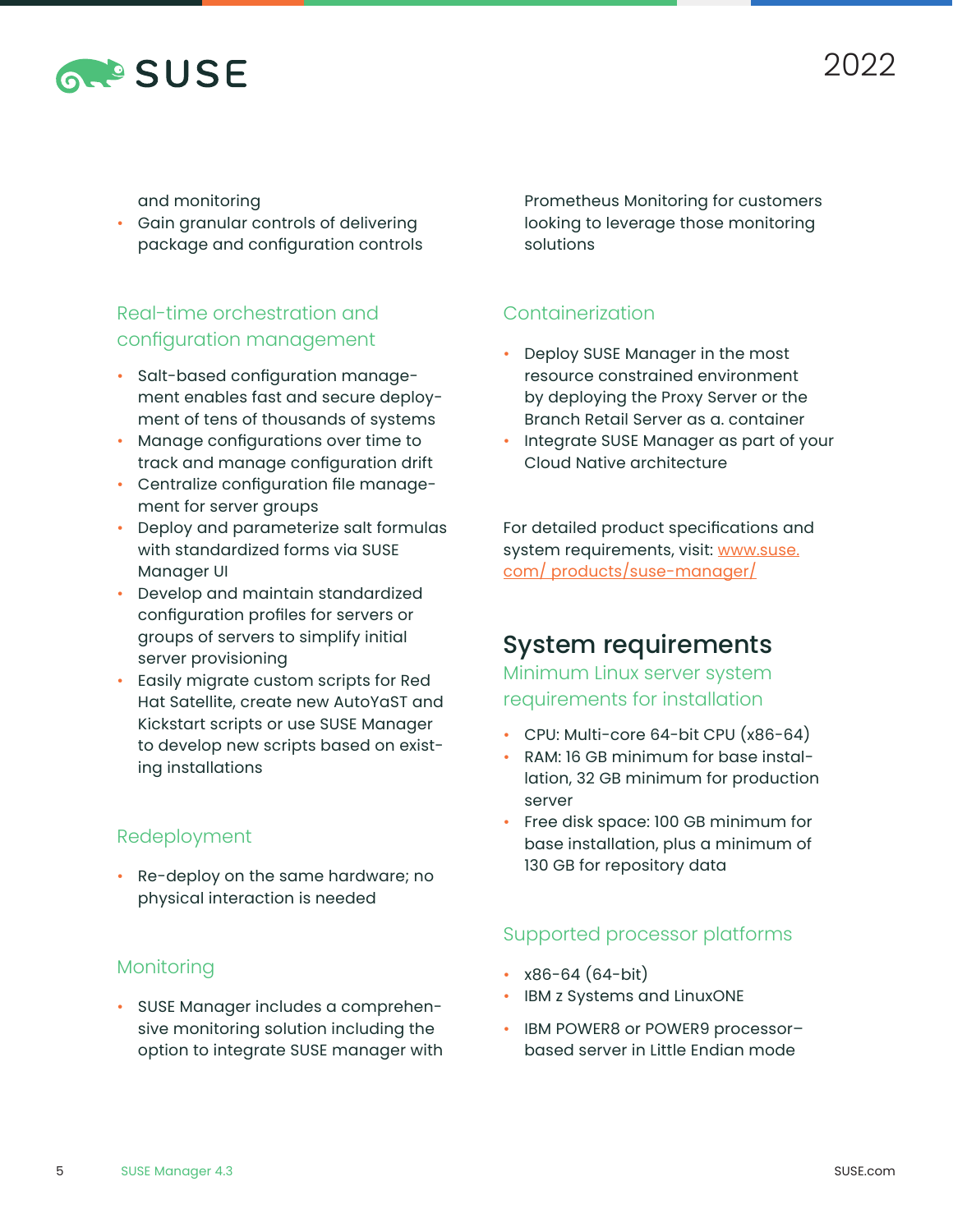

#### Support Distributions

- SLES 12, 15
- SLE Micro 5.1, 5.2
- RHEL 7, 8,  $9*$
- Oracle Linux 7, 8, 9\*
- CentOS 7
- SUSE Liberty 7, 8, 9\*
- Ubuntu 18.04, 20.04, 22.04\*
- Debian 10, 11
- MicroFocus Open Enterprise Server 2018
- Amazon Linux 2
- Alma & Rocky Linux
- Community-supported
- Alibaba Cloud Linux 2
- Astra Linux CE

\*These distros will be supported on release.

For detailed product specifications and system requirements, visit: [www.suse.](http://www.suse.com/products/suse-manager) [com/products/suse-manager](http://www.suse.com/products/suse-manager)